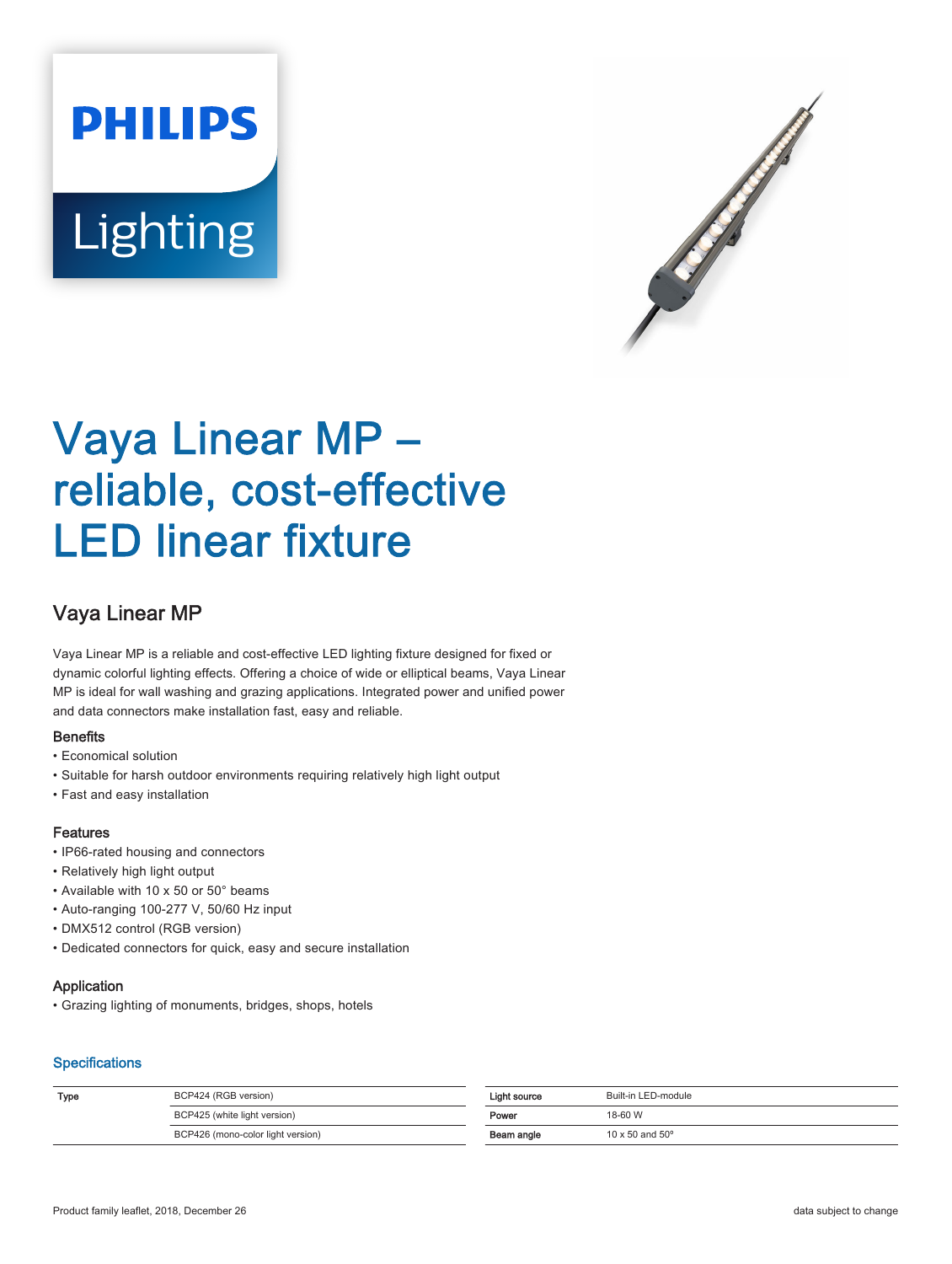### Vaya Linear MP

| Luminous flux                | 450-1800 lm (RGB)         |
|------------------------------|---------------------------|
|                              | 840-3360 lm (white light) |
| Luminaire efficacy           | 50 lm/W                   |
| <b>Correlated Color</b>      | 3000 or 4000 K            |
| Temperature                  | <b>RGB</b>                |
| <b>Color Rendering Index</b> | 80                        |
| Maintenance of lumen         | 50,000 hours at 25°C      |
| output - L70                 |                           |
| Operating temperature        | $-40$ to $+40$ °C         |
| range                        |                           |
| Driver                       | Integrated                |

| Mains voltage         | 100-277 V / 50-60 Hz                                         |
|-----------------------|--------------------------------------------------------------|
| Controls system input | DMX control for RGB versions                                 |
| Optic                 | Asymmetrical or wide beam                                    |
| Optical cover         | Glass, transparent                                           |
| Material              | Housing: extruded aluminum                                   |
|                       | Cover: glass, tempered                                       |
| Color                 | Gray, RAL7043                                                |
| Connection            | Daisy-chain power input and output connectors                |
| Installation          | Surface mounting                                             |
|                       | Location adjustable and tilting surface-mounting bracket     |
| Remarks               | Leader cables and jumper cables should be ordered separately |

#### Versions



Vaya Linear MP BCP424/425/426 floodlight, 0.3 m



Vaya Linear MP BCP424/425/426 floodlight, 1.2 m

#### Accessories



Leader cable for white version, 15 m

Ordercode 912400130044



Jumper cable for white version, 1,5 m

Ordercode 912400130046



Jumper cable for RGB version, 1,5 m

Ordercode 912400130049



Leader cable for RGB version, 15 m

Ordercode 912400130047

Product family leaflet, 2018, December 26 2 data subject to change